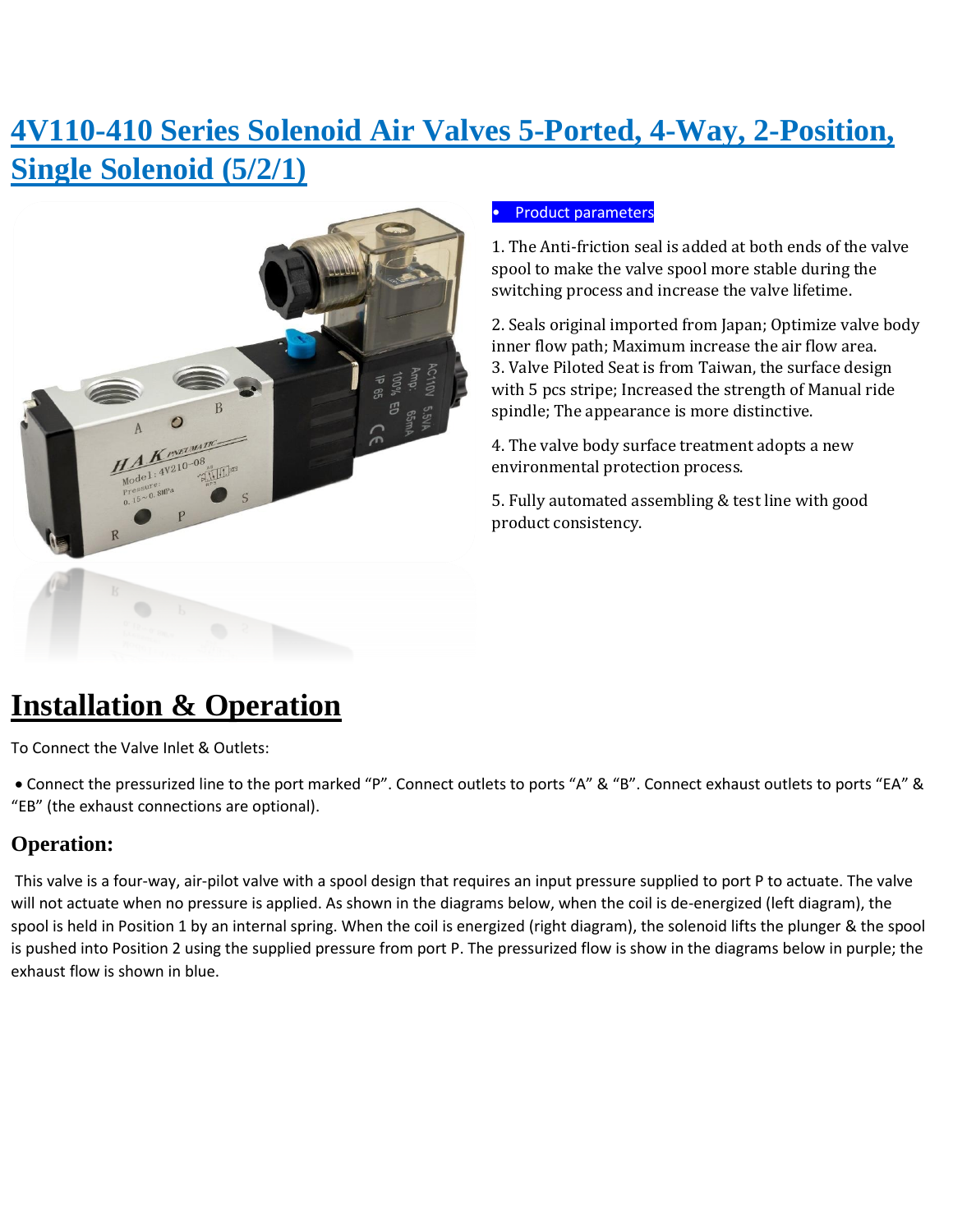

### **To Install the Coil:**

• Put the coils on to the armature tube of the valve. Place the lock washer & nut on to the armature tube. Hand tightens the nut, then use a wrench to tighten the nut another quarter-turn. Do not over-tighten the nut, as it may cause the armature tube to fail prematurely

#### **To Connect a DIN Coil:**

- 1. Remove the Philips-head screw from the plastic DIN housing & unplug it from the DIN coil
- 2. From the screw opening, push the terminal block out from the plastic DIN housing.
- 3. Note the "1", "2", and ground "  $\frac{1}{2}$ " symbols on the underside of the DIN enclosure.
- 4. For DC DIN Coils, connect "1" to your Positive Lead & "2" to your Negative lead.
- 5. For AC DIN Coils, connect "1" to your HOT lead, "2" to your Neutral lead, & " $\frac{1}{2}$ " to your ground if required.

Do not energize the coil without installing it onto the valve or connect the coil to a different voltage than specified. This will burn the coil and could create fire hazards.

#### **Safety Note:**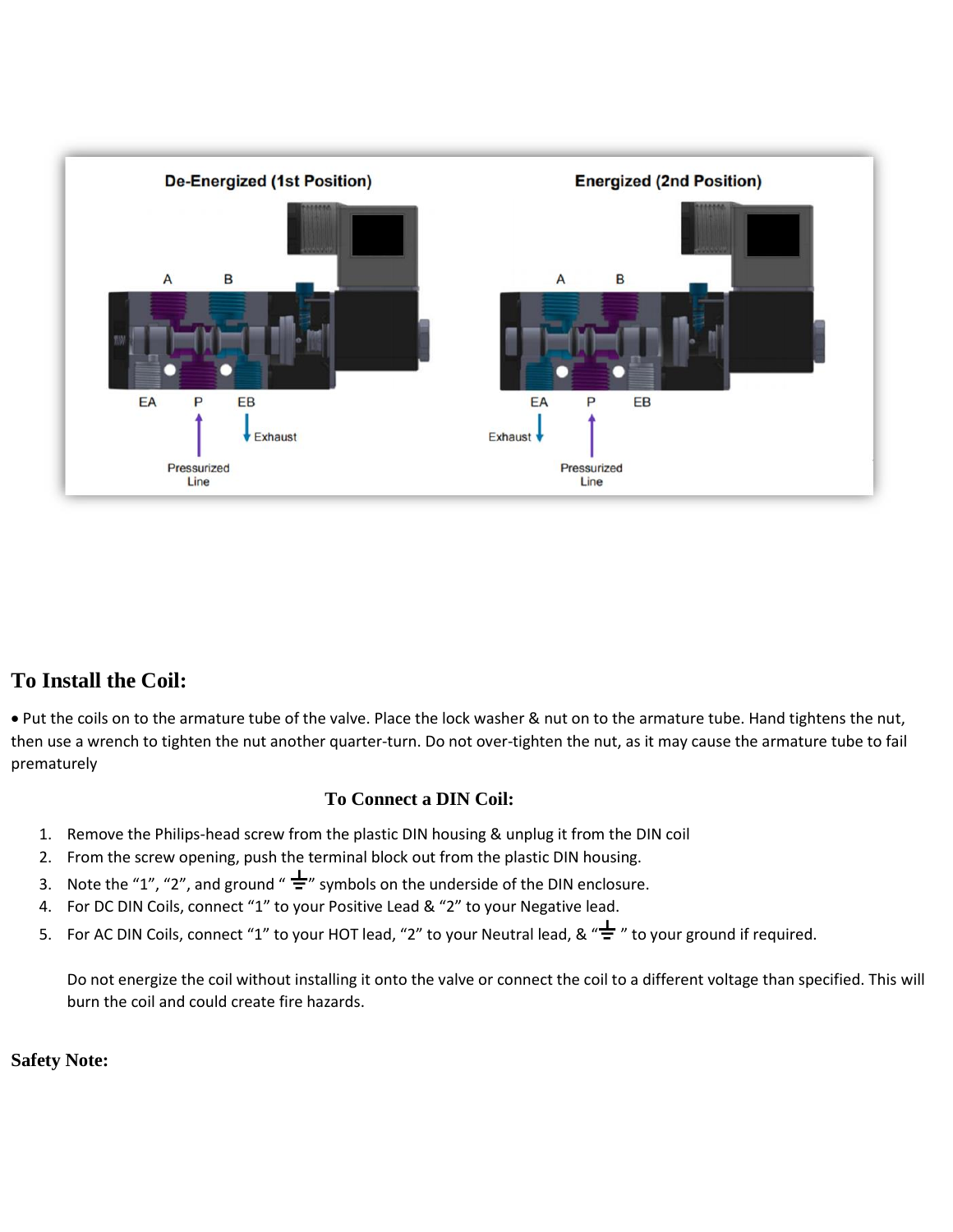Standard valves are supplied with continuous duty coils. The proper class of insulation for the service is indicated on the coil body. The coil temperature may rise significantly if energized for extended periods—this is normal. Although the coil is made of flameretardant material, misuse of the coil could create fire hazards & generate smoke and/or a burning odor. If these conditions are encountered, the coil temperature has risen above safe levels and the power should be disconnected immediately.



## **DIN Coil**

## **4-Way Solenoid Air Valve Installation, Maintenance & Troubleshooting Guide**

**Warning:** DO NOT over tighten the nut holding the coil to the armature tube. Over tightening may result in damage to the welded joint.

**Note:** This valve is designed for AIR FLOW ONLY. The use of filtered lubricated air will prolong the life of the valve & its internal components.

### **Attaching a Coil to a Valve:**

- After wiring the coil, fit the coil assembly over the armature tube. Ensure that the threads of the tube are accessible.
- Fit the spring or lock washer over the assembly
- For spring washers, the concave side should be oriented toward the coil.